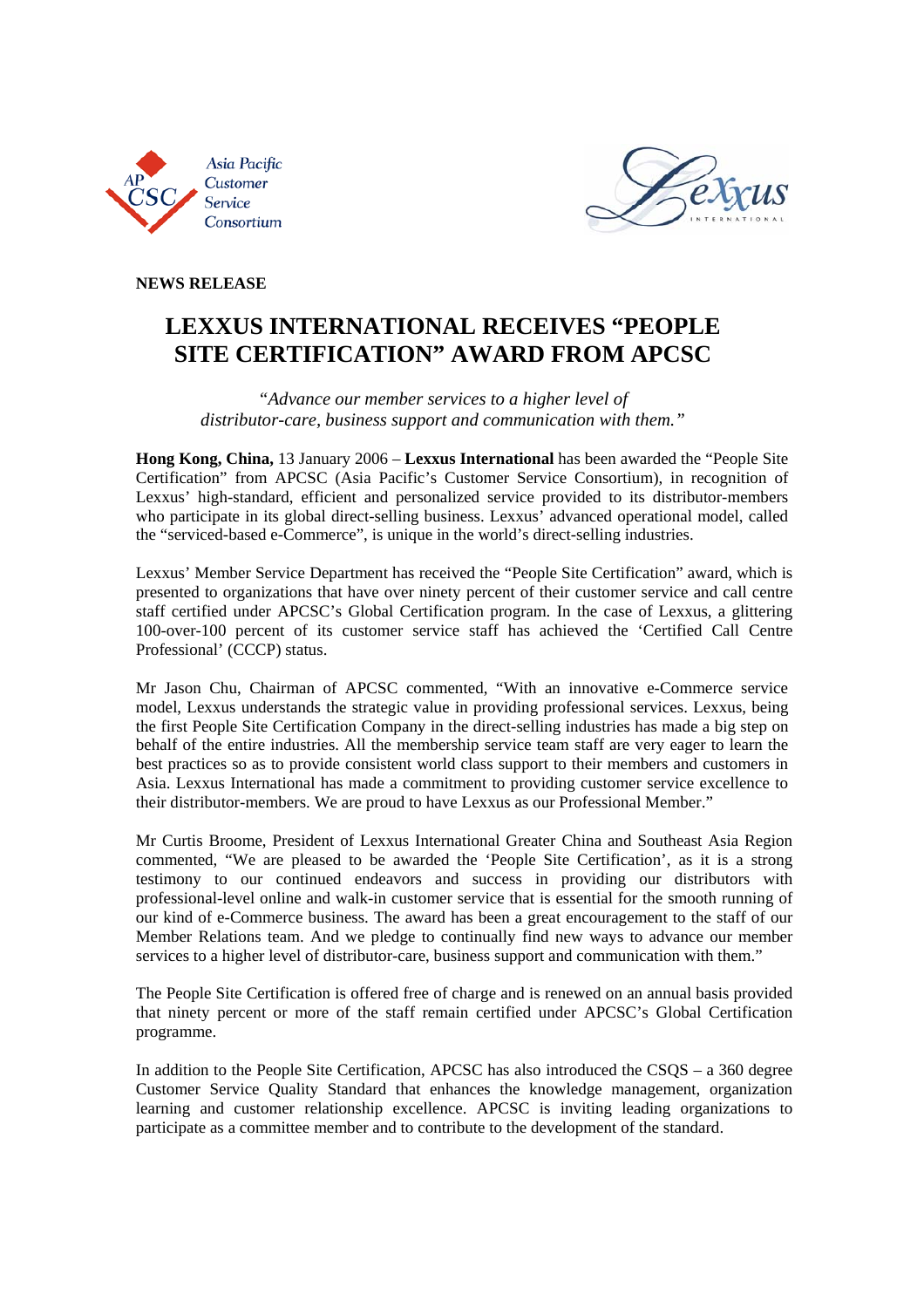The CSQS has been developed in conjunction with the Asia Pacific Customer Service Consortium (APCSC) and in collaboration with researchers at the University of Hong Kong (HKU) to assess the overall service quality, best practice compliance and performance of the customer service operation. It is the highest certification that is awarded to call centres and customer service organizations that excel in people excellence in customer relationship.

For Global Certification Program, People Site Certification, CSQS or press enquiries/interviews, please contact Ms. Stella Lau at +852 2174 1428. Press releases are also available on www.apcsc.com

#### **About Asia Pacific Customer Service Consortium (www.apcsc.com)**

APCSC is founded with the belief of that "*Excellent Customer Relationship is the only way to Sharpen your Competitive Edge!*" The goal of the Consortium is to promote service quality and customer relationship excellence in international cities across the Asia Pacific Region and to recognize and reward companies, business units, teams and individuals that have contributed to the success of both their customers and the organizations that they serve. APCSC jointly offers the most recognized global certifications for Call Centre, Help Desk and Customer Service Management with global education partners and international membership organizations to set worldwide standards.

#### **About Lexxus International (www.lexxusinternational.com)**

Lexxus International, Inc., which is also registered in Hong Kong with its regional office located in Causeway Bay, is a  $21<sup>st</sup>$  century new generation direct-selling company. Through its innovative "serviced-based e-Commerce" model, Lexxus markets premium quality, high-impact personal care, cosmetics and healthcare products to consumers worldwide. The company is a subsidiary of Natural Health Trends Corp., a NASDAQ listed company, founded 14 years ago in the US with its headquarters based in Dallas, Texas. Today, Lexxus distributes its products to 31 markets in the world with the help of 90,000 active distributor-members who are supported by Lexxus companies and their management teams in 11 countries.

Lexxus International operates a state-of-the-art e-Commerce model which includes a global "real-time business settlement system" accessible on the Internet platform and by which, transactions can be made across the globe and computed immediately. As a result, a Lexxus member is able to easily develop his worldwide markets. Lexxus International is currently a member of the prestigious Direct Selling Association in the US.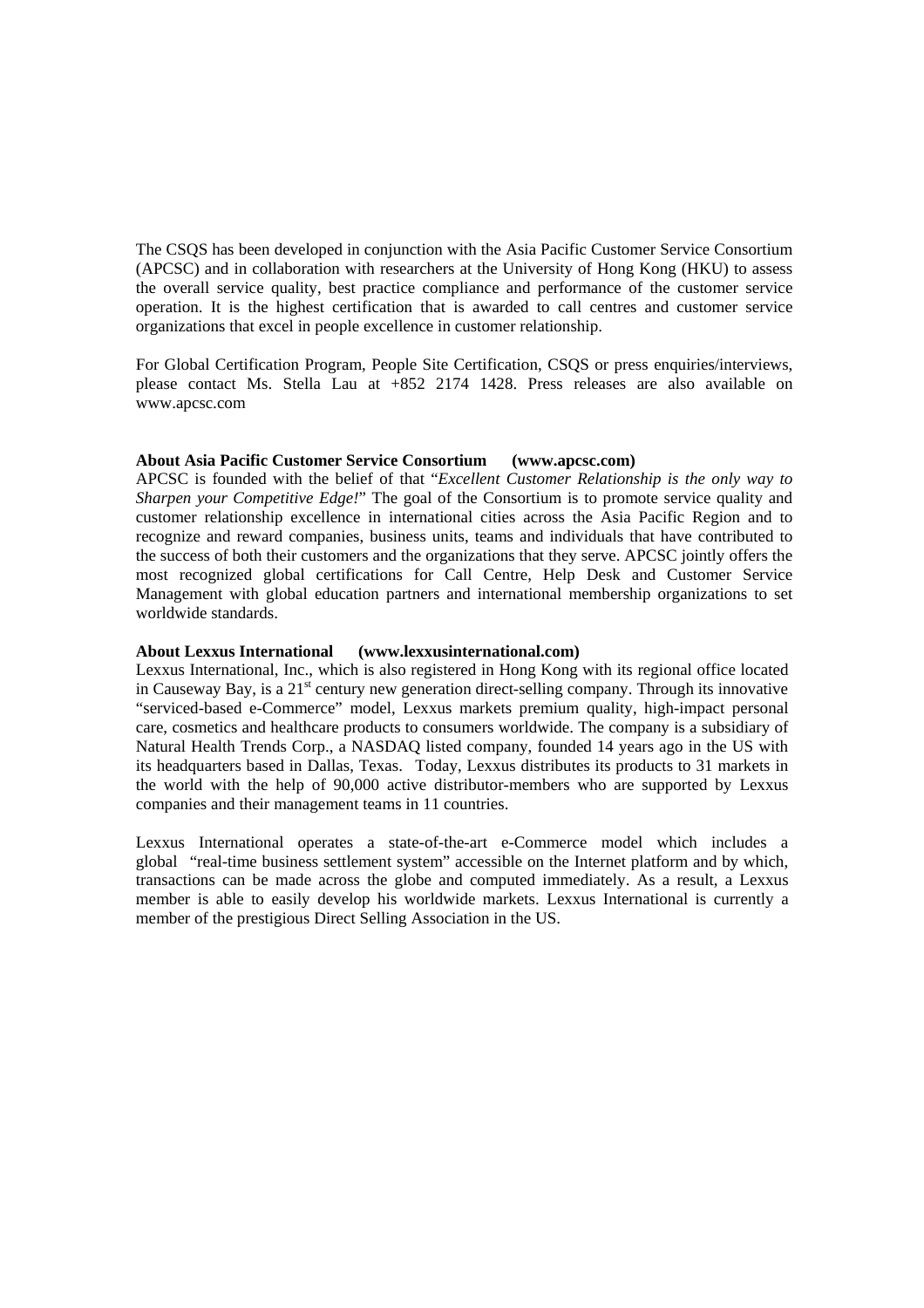



新聞稿

# 雷克瑟絲國際榮獲亞太顧客服務協會頒發 「優質客服專員中心證書」

「為我們的加盟商會員提供更完善、更快捷的商業支援及訊息傳遞服務。」

中國 - 香港, 2006 年1 月13日 - 雷克瑟絲國際榮獲亞太顧客服務協會頒 發「優質客服專員中心證書」,權威地肯定了它在直銷行業中,為其屬下加 盟商會員提供非常優質、快捷及個人化之客戶服務。據悉,在全球直銷業中, 雷克瑟絲國際採用的「服務營銷電子商務」模式,是一種非常創新的營運概 念。

雷克瑟絲國際獲頒發的「優質客服專員中心證書」,要求機構必須有九成以 上的顧客服務和熱線中心的職員達到亞太顧客服務協會全球性認可培訓證書 課程的認証標準。而雷克瑟絲國際之「會員服務部」在這次評審之中,全體 客服人員都獲得"客服中心資深專員證書"(CCCP),實屬難能可貴。

亞太顧客服務協會主席朱剛岑先生表示:「以一個創新電子商務服務模式 營 運 ,雷克瑟絲國際深明專業服務的增值策略。作為第一間在直銷行業獲得優 質客服專員中心證書的雷克瑟絲國際,代表了該行業服務質素之邁進。所有 會員服務團隊專員都非常熱衷地學習客服中心最佳守則,確保為他們在亞洲 的會員和顧客提供一致性的世界級服務。雷克瑟絲國際已對其加盟商會員承 諾提供優質的顧客服務。我們以雷克瑟絲國際成為我們的專業會員感到驕 傲。」

雷 克 瑟 絲 國 際 大 中 華 及 東 南 亞 區 總 裁 Curtis Broome先 生 表 示:「 我 們 獲 頒『 優 質客服專員中心證書』,感到十分高興。我們經營的是一種獨特的"電子商 務"直銷生意,必須為我們的加盟商同時提供優質的"網上"及"面對面" 客戶服務,才可以確保我們的作業模式能暢順地運作。亞太顧客服務協會此 次給我們之認證,是我們一眾同事在這方面努力的成果,特別是我們「會員 服務部」之同事,感到十分驕傲。未來,我們將一如以往,努力不懈,尋找 更好的方法,為我們的加盟商會員提供更完善、更快捷的商業支援及訊息傳 遞服務。」

優質客服專員中心證書是免費頒發,有效期為一年。只要機構內的顧客服務 及熱線中心維持有九成以上職員達到亞太顧客服務協會全球性認可培訓證書 課程的認証標準,便可每年更新優質客服專員中心證書。